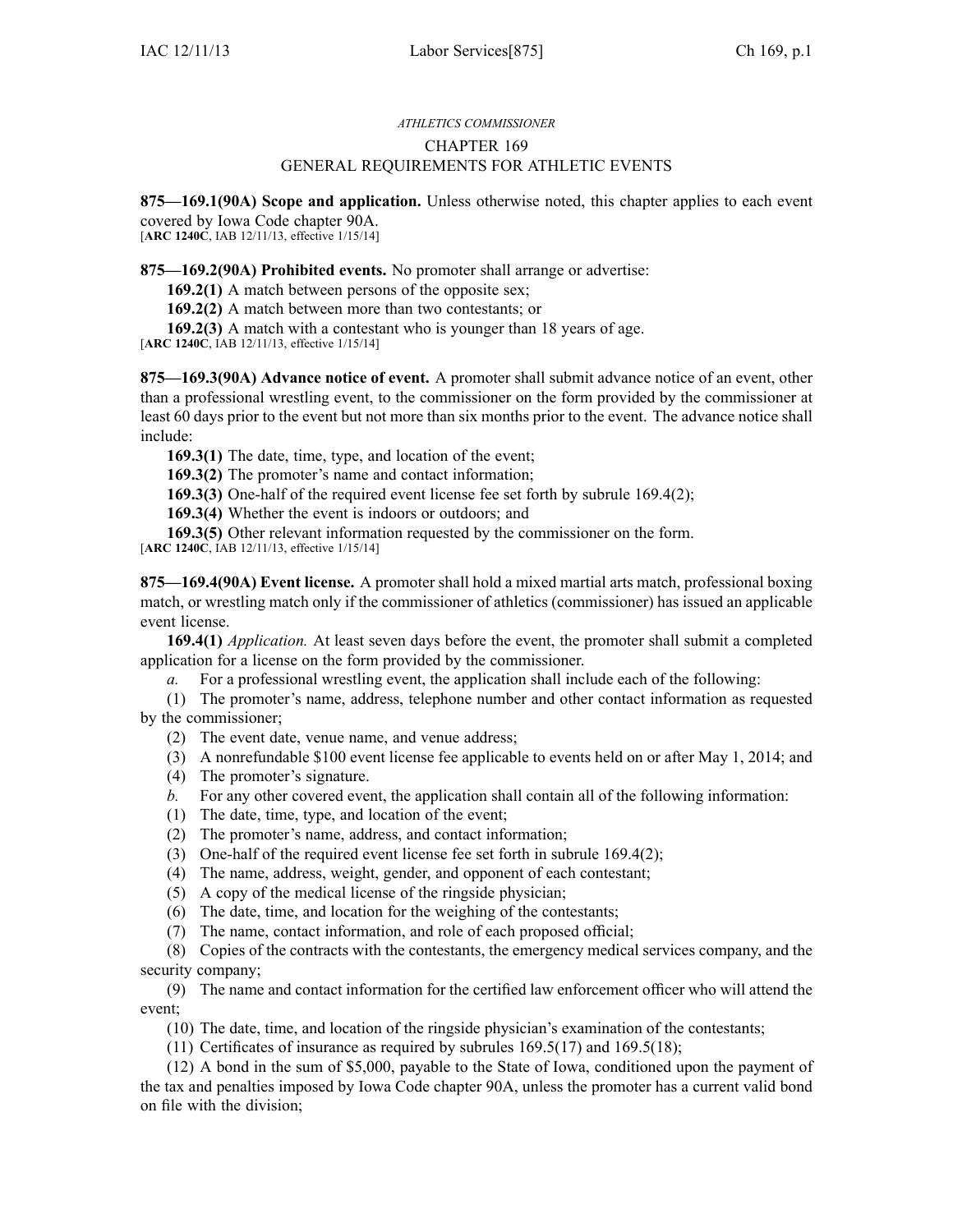- (13) The name and telephone number of the person designated to clean between rounds; and
- (14) Other relevant information requested by the commissioner on the form.

**169.4(2)** *Event license fees applicable to events held on or after May 1, 2014.* For events held on or after May 1, 2014, the nonrefundable event license fee shall be \$100 for <sup>a</sup> professional wrestling event and \$450 for all other covered events. A professional wrestling promoter shall submit the event license fee with the event license application at least 7 days prior to the event. For all other covered events, the promoter shall submit one-half of the event license fee with the advance notice of the event at least 60 days prior to the event, and one-half of the event license fee with the event license application at least 7 days prior to the event.

**169.4(3)** *Issuance.* The decision to issue an event license is solely within the discretion of the commissioner. The following factors will be considered by the commissioner when deciding whether to issue an event license:

- *a.* Date the promoter filed advance notice of event.
- *b.* The promoter's prior compliance with Iowa Code chapter 90A and applicable rules.
- *c.* Applications for conflicting events.
- *d.* Ability of the commissioner to provide staff.
- *e.* The promoter's history of canceling events.
- *f.* Anticipated tax revenue.
- *g.* Completeness of application package.
- *h.* Whether the event is indoors or outdoors.

**169.4(4)** *Revocation.* When the commissioner finds that failure to provide adequate security to maintain public safety imperatively requires emergency action, the commissioner may immediately suspend the event license, pending license revocation procedures pursuan<sup>t</sup> to Iowa Code chapter 17A. [**ARC 1240C**, IAB 12/11/13, effective 1/15/14]

**875—169.5(90A) Promoter responsibilities.** The promoter of <sup>a</sup> professional wrestling event shall be responsible for subrules 169.5(1) through 169.5(6). All other promoters shall be responsible for each of the following:

**169.5(1)** Ensure compliance with Iowa Code chapter 90A and applicable rules.

**169.5(2)** Ensure that the referees are familiar with and enforce the rules.

**169.5(3)** Be responsible for the conduct and attendance of all officials and participants.

**169.5(4)** Ensure that adequate public safety is maintained at all events. Adequate personnel provided by <sup>a</sup> private security company and at least one law enforcement officer who is certified pursuan<sup>t</sup> to Iowa Code chapter 80B shall be furnished by the promoter.

**169.5(5)** Ensure that <sup>a</sup> referee inspects the gloves, bandages, and body of each contestant for foreign substances that might be detrimental to an opponent.

**169.5(6)** Ensure that contestants are free of fingernails that are capable of causing injury to an opponent.

**169.5(7)** Provide officials and participants who are subject to approval by the commissioner.

**169.5(8)** Answer to the commissioner for noncompliance.

**169.5(9)** Be available to the commissioner throughout an event or identify <sup>a</sup> designee who shall be:

*a.* Available to the commissioner throughout an event; and

*b.* Authorized by the promoter to address issues that may arise.

**169.5(10)** Enter into <sup>a</sup> written contract with each contestant using the form furnished by the commissioner. Telegrams, fax transmissions, electronic mail, or letters indicating acceptance of terms will be considered an agreement between a contestant, the contestant's manager and the promoter, pending the actual signing of the contract.

**169.5(11)** Provide appropriate gloves.

**169.5(12)** Provide and maintain <sup>a</sup> container with <sup>a</sup> solution of ten parts water to one par<sup>t</sup> bleach to clean bodily fluids from any par<sup>t</sup> of the cage, cage enclosure, or floor.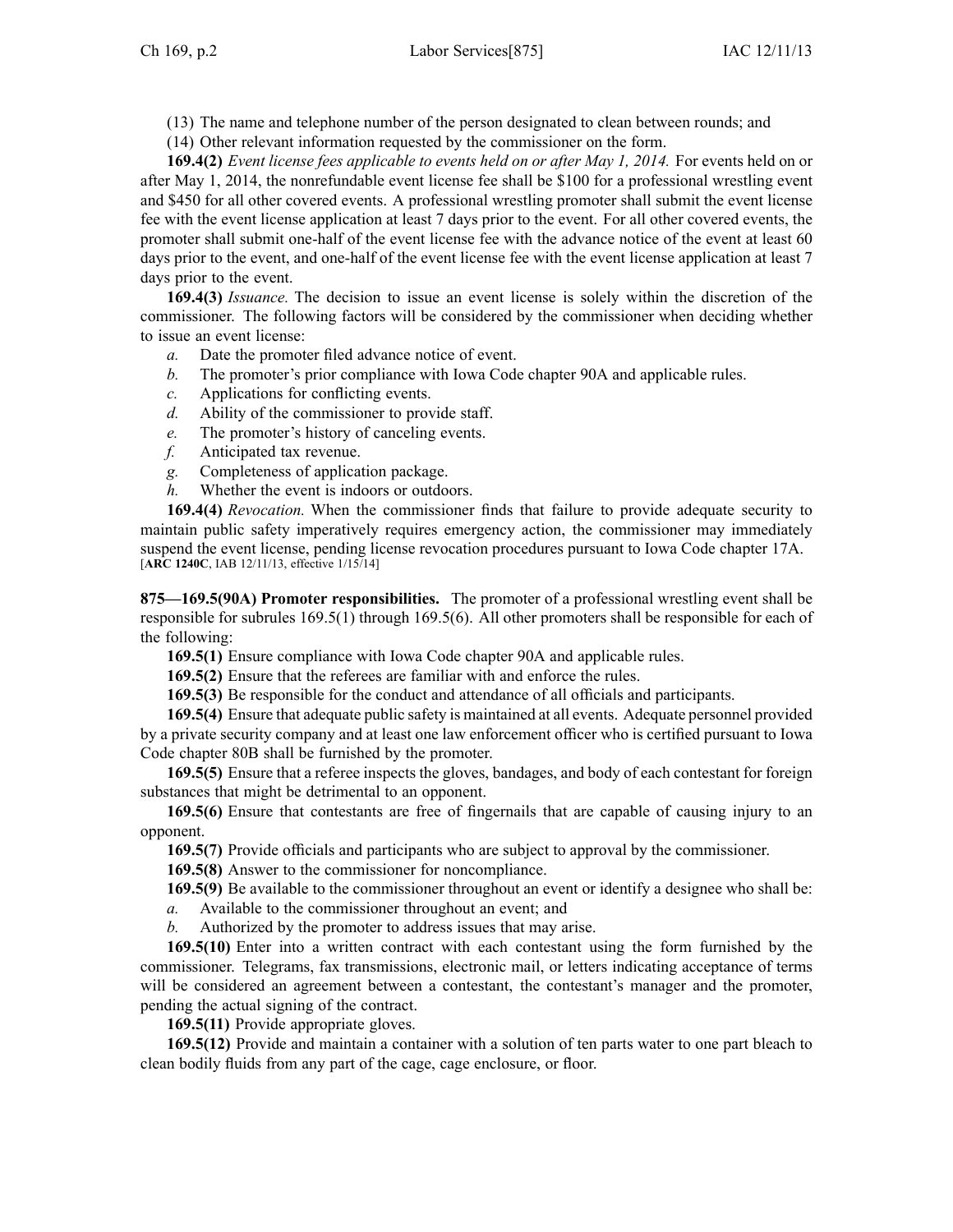**169.5(13)** Ensure that an ambulance and ambulance service authorized at the EMT-B, EMT-I, EMT-P or paramedic specialist level pursuan<sup>t</sup> to 641—Chapter 132 are presen<sup>t</sup> at the event. A promoter is fully responsible for all charges assessed by the ambulance service related to the event except:

*a.* Charges covered by insurance.

*b.* Charges for services provided to persons other than participants and officials.

**169.5(14)** Ensure that contestants are wearing appropriate attire, gloves, and other necessary equipment.

**169.5(15)** Provide <sup>a</sup> suitable, clean, and private space for contestants to change clothes.

**169.5(16)** Submit to the ringside physician no later than at the time of the physicals test results showing that each contestant scheduled for the event tested negative for the human immunodeficiency, hepatitis B, and hepatitis C viruses within the one-year period prior to the event. The contestant shall not participate and the physician shall notify the promoter that the contestant is prohibited from participating for medical reasons if any of the following occurs:

*a.* The promoter does not produce timely proof of testing;

*b.* The test results are positive;

*c.* The laboratory is not properly certified in accordance with the federal Clinical Laboratory Improvement Act;

*d.* The test was performed more than 12 months prior to the event; or

*e.* The test results are otherwise deficient.

**169.5(17)** Obtain from <sup>a</sup> company authorized to do business in the state of Iowa \$10,000 of health insurance coverage on each contestant to provide for medical, surgical and hospital care for injuries sustained and illnesses contracted during the event. If there is <sup>a</sup> deductible, it shall not exceed \$1,500. If the contestant pays for covered care, the insurance proceeds shall be paid to the contestant or the contestant's beneficiaries as reimbursement for payment. In the event of <sup>a</sup> claim, paymen<sup>t</sup> of the deductible shall be the sole responsibility of the promoter.

**169.5(18)** Obtain from <sup>a</sup> company authorized to do business in the state of Iowa no less than \$10,000 of life insurance coverage on each contestant to cover death caused by injuries sustained or illnesses contracted during the event.

**169.5(19)** No later than the day of the event, ensure that each contestant makes available to the commissioner's representative suitable proof of age consisting of one of the following documents:

*a.* A certified birth certificate;

*b.* A passport;

*c.* A certified baptismal record;

*d.* A U.S. visa;

*e.* An identification card issued to the contestant by <sup>a</sup> governmental entity and which includes the contestant's photograph and birth date; or

*f.* A U.S. resident alien card.

**169.5(20)** Ensure that participants and officials behave in <sup>a</sup> professional manner at all times.

**169.5(21)** Ensure that participants and officials refrain from:

*a.* Fighting with anyone other than <sup>a</sup> scheduled opponent;

- *b.* Fighting outside the ring;
- *c.* Throwing objects; and
- *d.* Making obscene gestures.

**169.5(22)** Establish through www.mixedmartialarts.com that no contestant on an amateur card has participated in <sup>a</sup> reported professional mixed martial arts match.

[**ARC 1240C**, IAB 12/11/13, effective 1/15/14]

**875—169.6(90A) Taxes.** No later than 20 days after an event, <sup>a</sup> promotershall file with the commissioner <sup>a</sup> repor<sup>t</sup> and pay all taxes due as <sup>a</sup> result of the event. The repor<sup>t</sup> shall be submitted on the form provided by the commissioner and shall include the promoter's business name, name of <sup>a</sup> contact for the promoter, date of the event, event license number, location of the event, each price for which tickets were offered